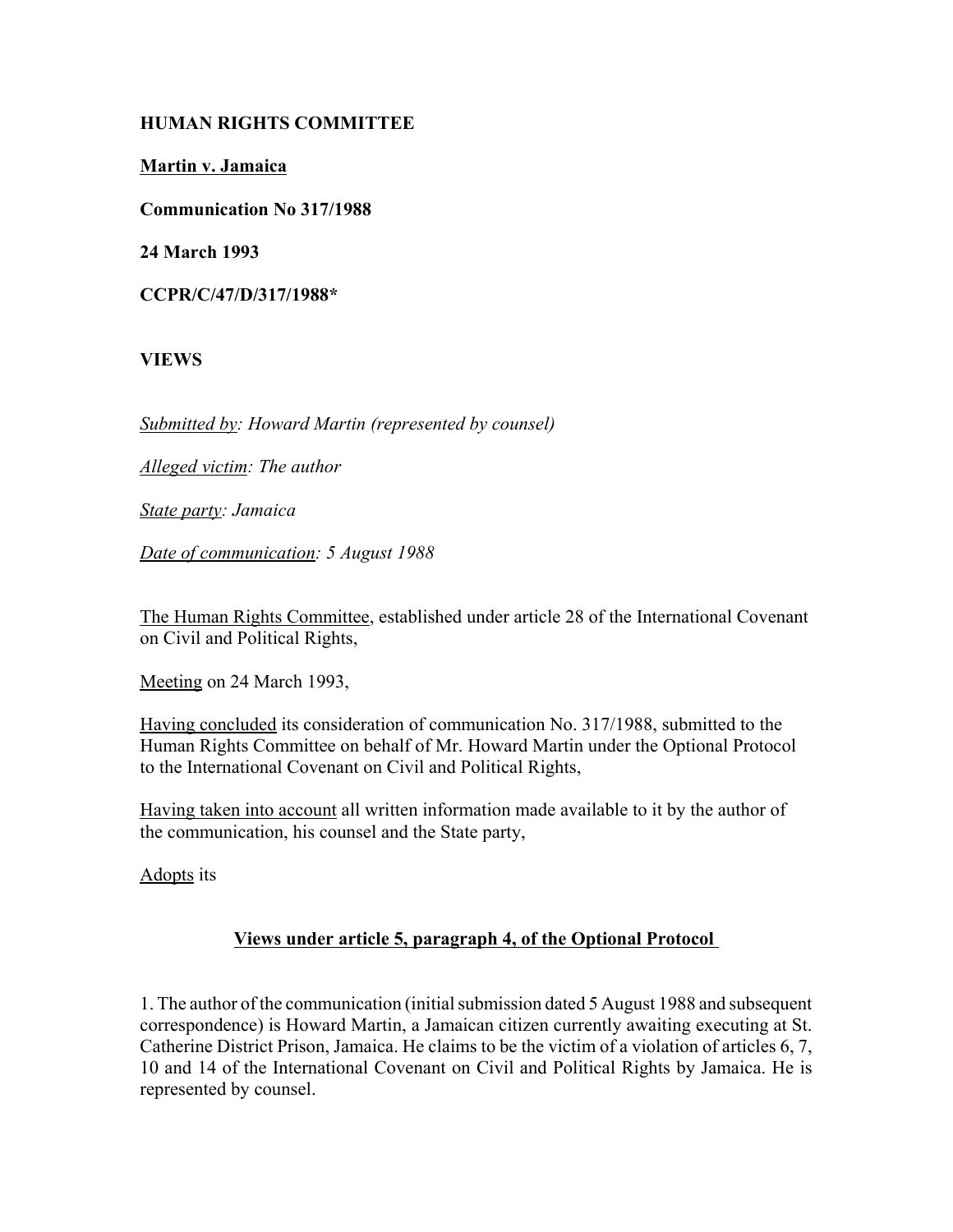#### Facts as submitted

2.1 The author states that he was sentenced to death on 17 February 1981 in the Home Circuit Court of Kingston for the murder, on 22 September 1979, of one Rupert Wisdom. The Jamaican Court of Appeal dismissed his appeal on 11 November 1981. In February 1988, a warrant for his execution was issued. After 17 days, however, he was granted a last minute stay, because a petition for special leave to appeal to the Judicial Committee of the Privy Council was being prepared on his behalf. On 11 July 1988, the author's petition for special leave to appeal was dismissed by the Judicial Committee of the Privy Council. The Judicial Committee of the Privy Council did, however, express grave concern about the delays in the case, and stated "... that attention should be given to devising procedures which will eliminate distressful delays of this character".

2.2 As to the facts, the author states that on the evening of 22 September 1979, he had been engaged in a heated discussion with a female acquaintance outside the gate of her home. Mr. Wisdom, who lived at the same premises, approached them, told the author to leave and allegedly struck him on the forehead with a bottle. The author then grabbed a piece of steel lying on the ground and turned to the alleged attacker, who had been following him. In the fight that ensued, Mr. Wisdom was fatally injured.

2.3 As to the trial proceedings, the author submits that during the preliminary inquiry, the evidence given by two eye-witnesses was contradictory. Only one of them testified during the trial, and the author alleges that her evidence was at odds with her previous statement. When the author's representative questioned her, he was interrupted by the trial judge, who ruled out further cross-examination on the matter. The author further submits that this witness was a close friend of the police officer in charge of the investigations of his case and that she was accompanied by this police officer to the court each day.

# **Complaint**

3.1 The author claims that his trial was unfair, and that the trial judge erred in not directing the jury on the issue of involuntary manslaughter. He argues that it was clear from the evidence in the case that it was more than doubtful whether he had any intent to kill or cause grievous bodily harm; even though his attorney had not relied on this defence argument, the Judge was under a duty to address it. Further, he claims that the Judge erred in law while summing up the case for the jury, inter alia with respect to the issues of self-defence, provocation and the author's intent.

3.2 Referring to the delays in the execution of his death sentence, the author contends that they are contrary to due process of law and to Section 14, paragraph 1, of the Jamaican Constitution, which stipulates that an accused person's trial and the execution of the sentence handed down should take place within a reasonable time. Furthermore, he alleges that the delay in the execution of the sentence is contrary to Section 17, paragraph 1, of the Constitution, which lays down that no person shall be subjected to torture or to degrading punishment or treatment. He argues that the length of time spent on death row and the permanent anxiety he lives in constitutes such degrading treatment.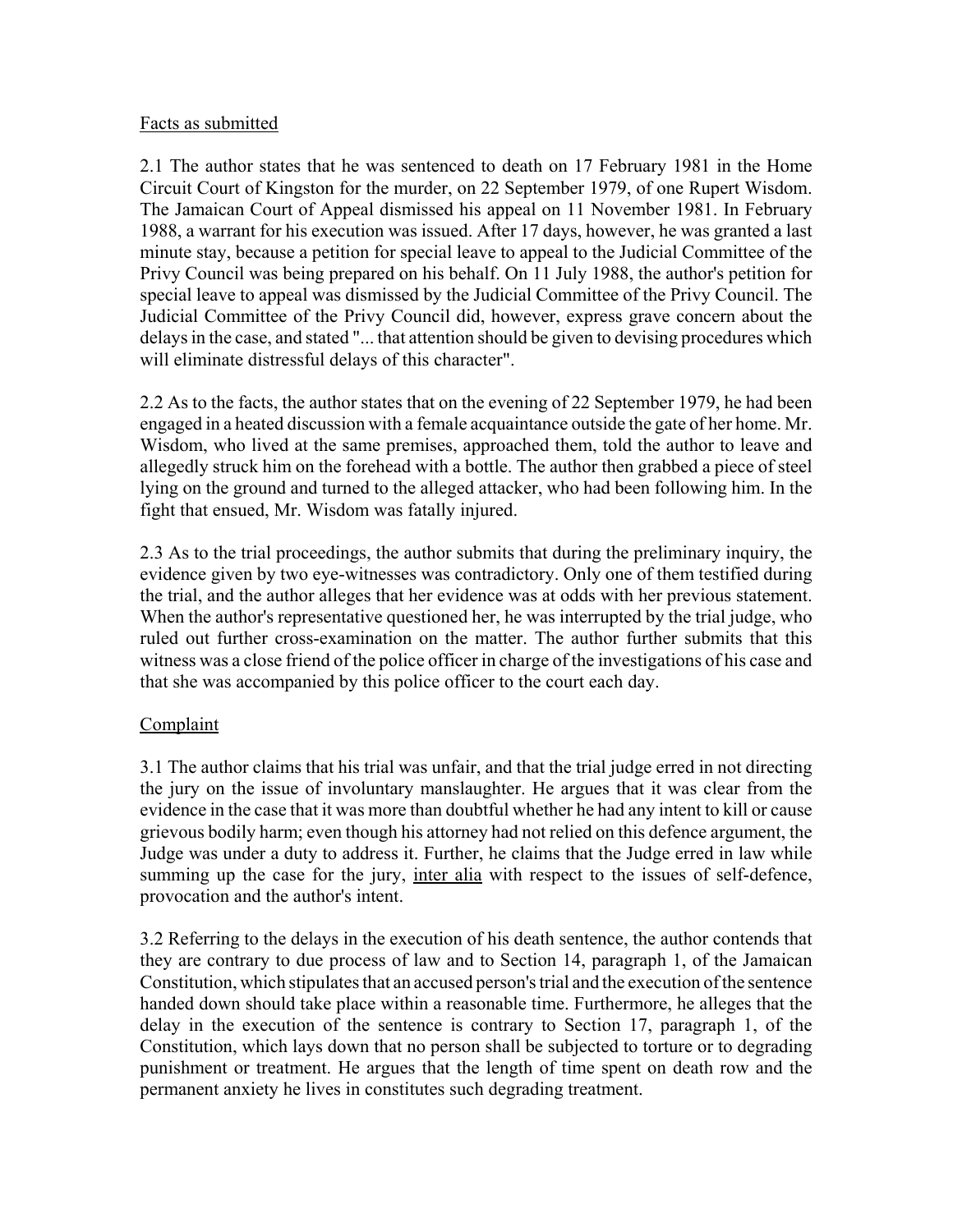3.3 The author further claims that his 17 days' stay in the death cell, after a warrant for his execution was issued and before the last minute reprieve, caused him unnecessary mental and physical suffering, in violation of article 7 of the Covenant.

#### State party's observations and the author's comments thereon

4. In its submission under rule 91, dated 1 December 1988, the State party argues that the communication is inadmissible pursuant to article 5, paragraph 2 (b), of the Optional Protocol, because the author has failed to exhaust domestic remedies available to him under Section 25 of the Constitution.

5. By a letter dated 9 May 1989, author's counsel contests that the procedure referred to by the State party is an effective domestic remedy within the meaning of article 5, paragraph 2 (b), of the Optional Protocol. He argues that the State party does not provide legal aid with respect to a constitutional motion before the Supreme Court of Jamaica. Accordingly, the author cannot avail himself of the remedy indicated by the State party, since he cannot afford to instruct a lawyer. Counsel further observes that the Jamaica Council for Human Rights has tried in vain to solicit the services of a lawyer to prepare, on a no-fee basis, a constitutional motion on behalf of the author.

### Committee's decision on admissibility

6.1 At its thirty-eighth session, the Committee considered the admissibility of the communication. It noted the State party's contention that the communication was inadmissible because of the author's failure to pursue constitutional remedies available to him. In this connection, the Committee observed, taking into account the absence of legal aid for filing a constitutional motion and the unwillingness of Jamaican counsel to act in this regard without remuneration, that recourse to the Supreme Court under Section 25 of the Jamaican Constitution was not a remedy available to the author within the meaning of article 5, paragraph 2 (b), of the Optional Protocol.

6.2 The Committee further considered that part of the author's allegations concerning irregularities in the court proceedings were inadmissible under article 3 of the Optional Protocol, since it is, in principle, beyond the competence of the Committee to review specific instructions to the jury in a trial by jury.

6.3 On 15 March 1990, the Committee declared the communication admissible in so far as it might raise issues under articles 7 and 14, paragraphs 3 (c) and 5 of the Covenant.

# Review of admissibility

7. The State party, in its submissions dated 11 February 1991 and 14 January 1992, challenges the Committee's admissibility decision and maintains that the communication is inadmissible. It argues that the author has constitutional remedies he may still pursue. It submits that, in the light of cases recently decided by the Supreme (Constitutional) Court, it is clear that this Court has jurisdiction to allow applications for redress with regard to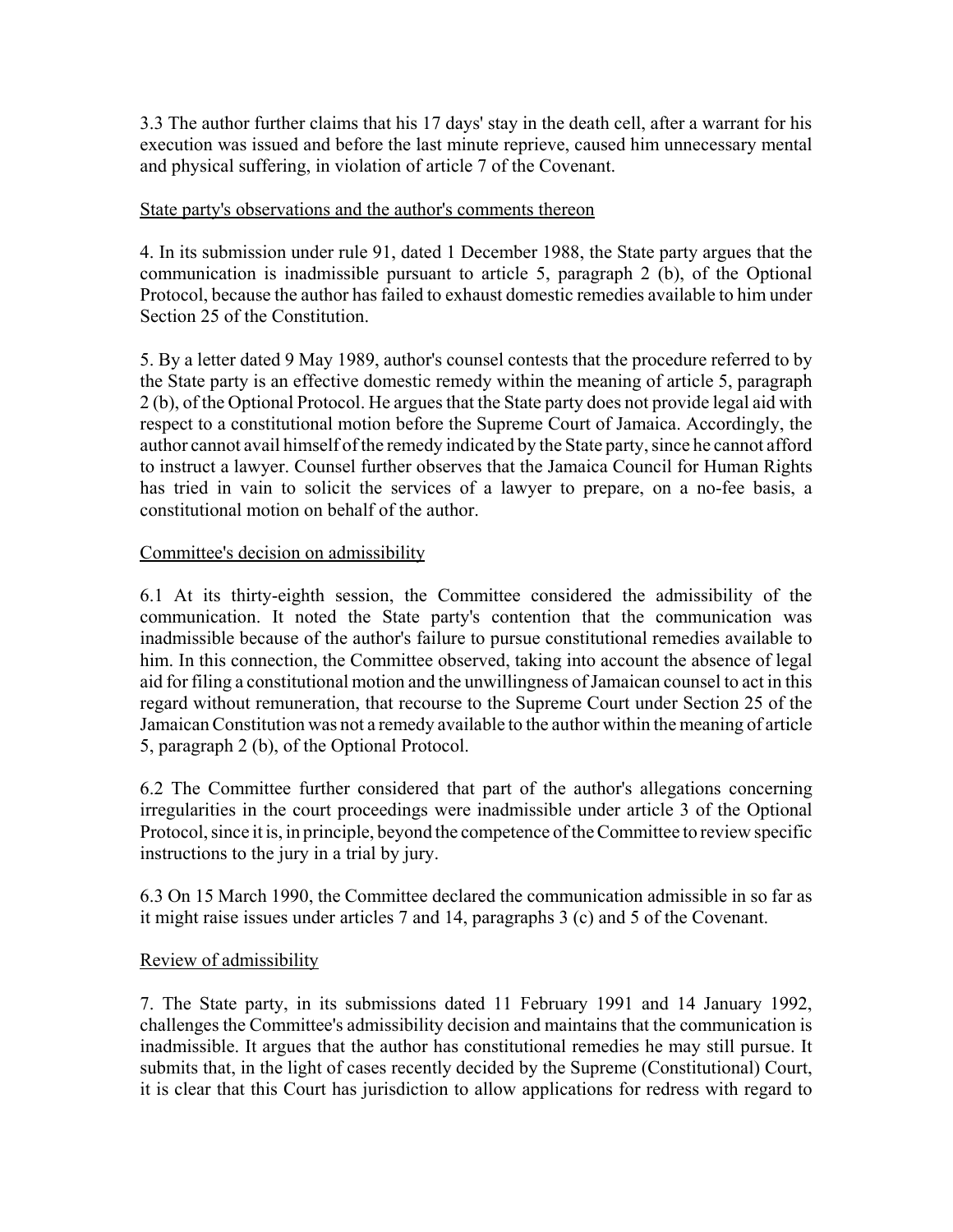cases in which criminal appeals have been dismissed. It further argues that the absence of legal aid does not relieve a person of the obligation to exhaust domestic remedies. It submits that nothing in the Covenant imposes upon a State party the duty to provide legal aid other than to an accused in the determination of a criminal charge against him.

8. In his comments on the State party's request for review of the admissibility decision, author's counsel argues that, while it is in theory possible for the author to file a constitutional motion, in practice the absence of legal aid and the unwillingness of lawyers to provide legal assistance in these matters without remuneration renders this right illusory.

9. The Committee has taken note of the arguments submitted to it by the State party and reiterates that domestic remedies within the meaning of the Optional Protocol must be both available and effective. The Committee considers that, in the absence of legal aid, a constitutional motion does not, in the specific circumstances of the instant case, constitute an available remedy within the meaning of article 5, paragraph 2 (b), of the Optional Protocol, which the author should still exhaust. a/ There is therefore no reason to revise the Committee's earlier decision on admissibility of 15 March 1990.

### Examination of the merits

10. In its submission, dated 14 January 1992, the State party denies that the Covenant was violated in the author's case. It submits that the delay in carrying out the death sentence against the author resulted from the author's exercise of his right to appeal against conviction and sentence to the Judicial Committee of the Privy Council. As regards the alleged violation of article 14, paragraph 5, of the Covenant, the State party argues that the author has appealed his conviction to the Court of Appeal and the Judicial Committee of the Privy Council, and thus has not been denied the right to have his conviction and sentence reviewed by a higher tribunal.

11. In his comments on the State party's submission, author's counsel argues that the delay in carrying out the death sentence cannot be attributed to the exercise by the author of the right to further appeal his conviction. He submits that the author was being held on death row for over six years before a warrant for his execution was issued, and that an appeal to the Privy Council was only lodged on his behalf on 25 May 1988, after he had obtained a stay of execution in February 1988.

12.1 The Committee has considered the communication in the light of all the information made available to it by the parties, as required under article 5, paragraph 1, of the Optional Protocol.

12.2 As to the author's allegation that his prolonged stay on death row constitutes cruel, inhuman or degrading treatment, the Committee refers to its jurisprudence in communications Nos. 270 and 271/1988 b/ and reiterates that prolonged judicial proceedings do not per se constitute cruel, inhuman or degrading treatment, even if they may be a source of mental strain and tension for detained persons. In the instant case, the delay between the judgement of the Court of Appeal and the dismissal of the author's petition to the Judicial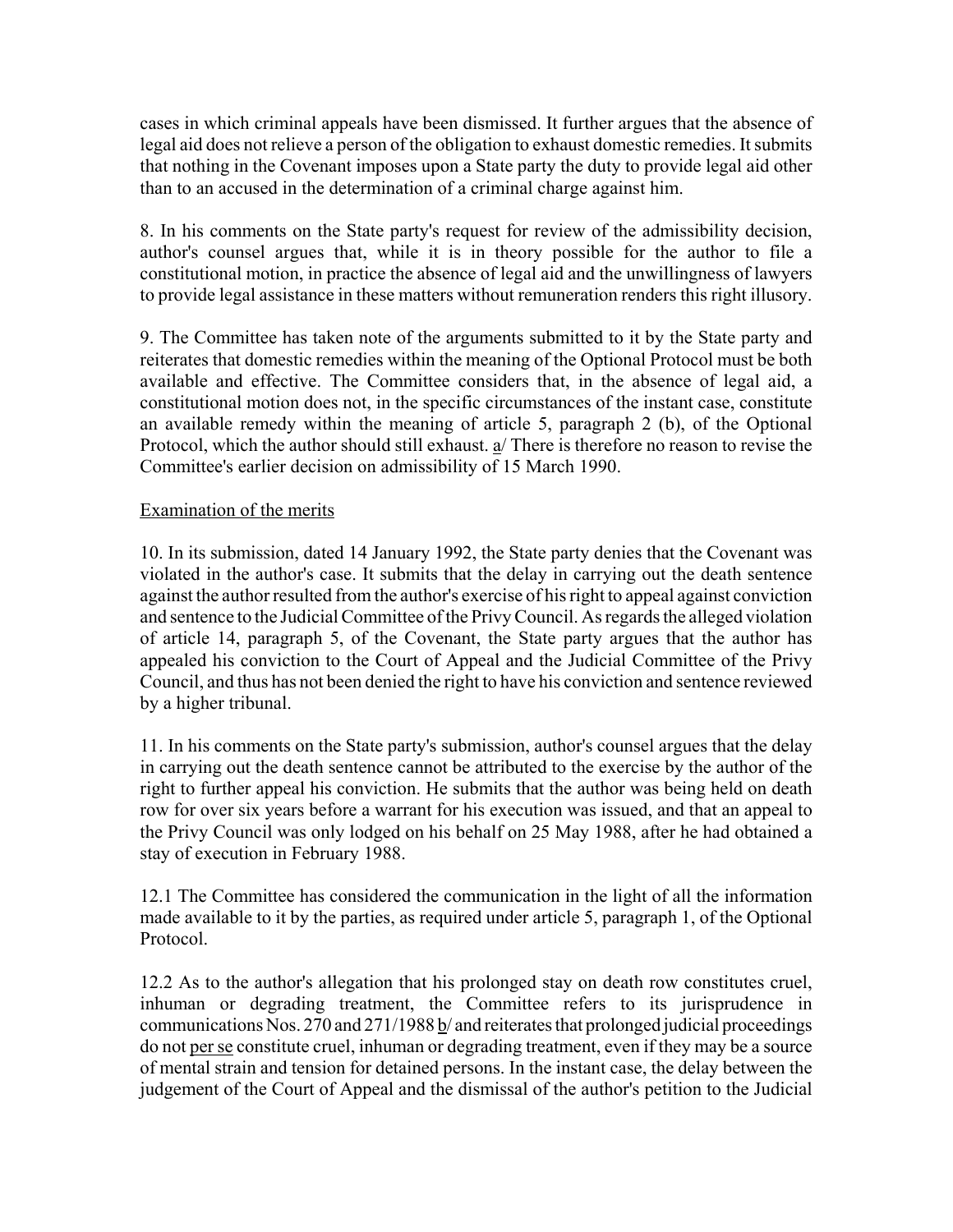Committee of the Privy Council has been disturbingly long. However, the evidence before the Committee indicates that the Court of Appeal promptly produced its written judgement and that the ensuing delay in petitioning the Judicial Committee was largely attributable to the author. In the circumstances of the present case, the Committee affirms its jurisprudence that even prolonged periods of detention under a severe custodial regime on death row cannot generally be considered to constitute cruel, inhuman or degrading treatment if the convicted person is merely availing himself of appellate remedies.

12.3 The author further alleges that the delay of 17 days between the issuing of the warrant for his execution and its stay, during which time he was detained in a special cell, constitutes a violation of article 7 of the Covenant. The Committee observes that, after the warrant had been issued, a stay of execution was requested, on the grounds that counsel would prepare a petition for leave to appeal to the Judicial Committee of the Privy Council. This stay of execution was subsequently granted. Nothing in the information before the Committee indicates that the applicable procedures were not duly followed, or that the author continued to be detained in the special cell after the stay of execution had been granted. The Committee therefore finds that the facts before it do not disclose a violation of article 7 of the Covenant.

12.4 The author also alleges that his trial suffered from undue delay and that he was denied the right to have his conviction and sentence reviewed by a higher tribunal. The Committee observes that the author was convicted and sentenced by the Circuit Court of Kingston on 17 February 1981 and that his appeal was dismissed by the Court of Appeal on 11 November 1981. The Committee notes that the subsequent delay in obtaining a hearing before the Judicial Committee of the Privy Council, which dismissed special leave to appeal on 11 July 1988, is primarily attributable to the author, who did not file his petition to the Judicial Committee until after a warrant for his execution had been issued in 1988, six and a half years after the Court of Appeal's judgement. The Committee therefore concludes that the facts before it do not disclose a violation of article 14, paragraphs 3 (c) and 5, of the Covenant.

13. The Human Rights Committee, acting under article 5, paragraph 4, of the Optional Protocol to the International Covenant on Civil and Political Rights, is of the view that the facts before it do not disclose a violation of any of the provisions of the International Covenant on Civil and Political Rights.

[Done in English, French and Spanish, the English text being the original version.]

 $\frac{1}{2}$ 

<sup>\*</sup> Pursuant to rule 85 of the Committee's rules of procedure, Committee member Mr. Laurel Francis did not take part in the adoption of the Committee's views.

 $a/$  See also the Committee's views in communications Nos. 230/1987 (Raphael Henry v. Jamaica) and 283/1988 (Aston Little v. Jamaica), adopted on 1 November 1991, paras. 7.1